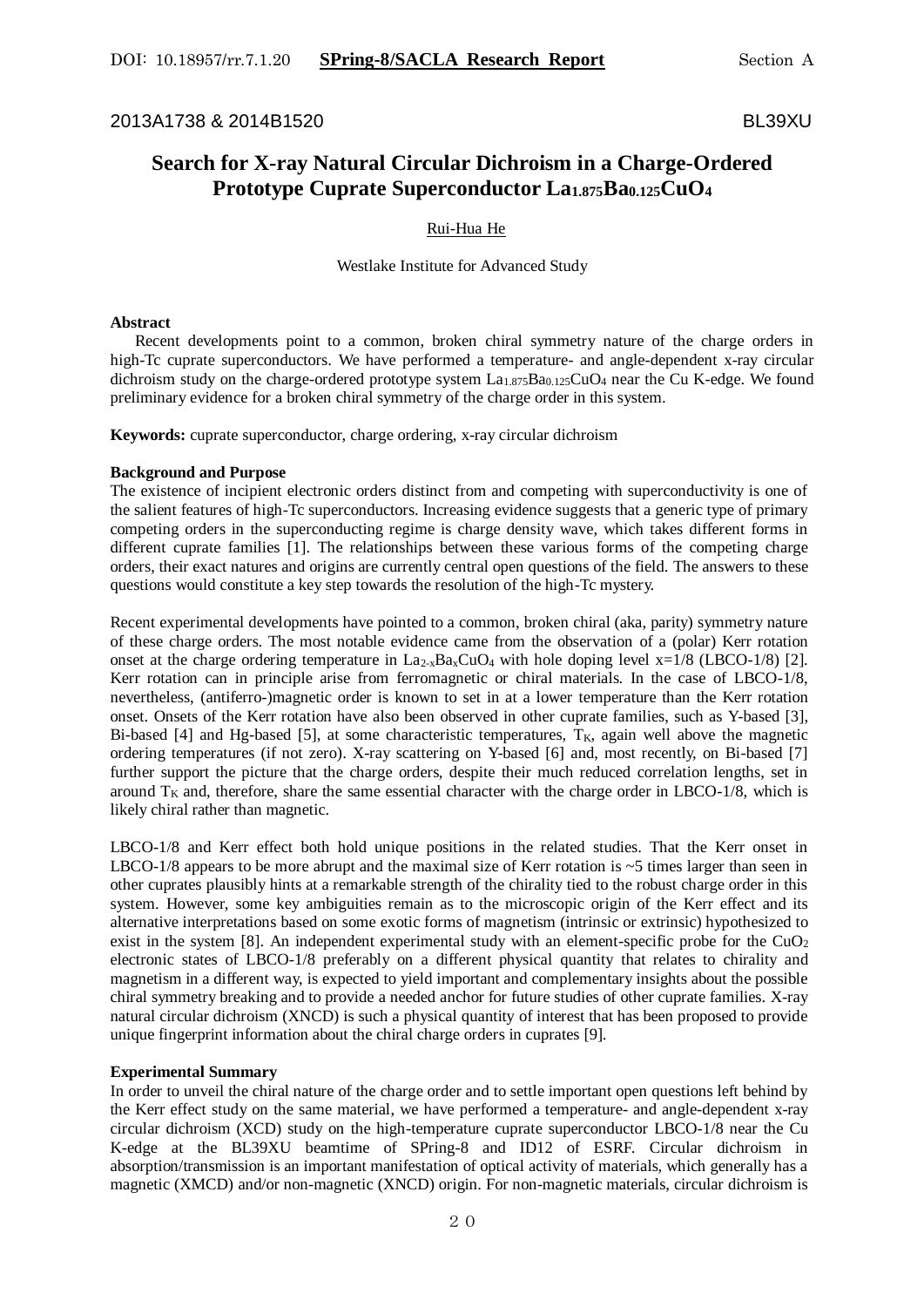### DOI: 10.18957/rr.7.1.20 **SPring-8/SACLA Research Report** Section A

dominated by the pseudoscalar part of the optical activity tensor at optical wavelengths—relevant to the Kerr effect—but in the x-ray range (i.e., XNCD) by the pseudo-deviator part [10]. In our experiments, we paid attention and spent effort to eliminating/minimizing the elastic scattering artifacts and linear dichroism (XNLD) contamination of the measured signal. As a result, we succeeded in observing a XCD signal that showed an abrupt onset in the charge-ordered state of LBCO-1/8. Based on these preliminary results, we were able to present strong arguments for the non-magnetic nature of this signal and found a reasonable agreement with the existing theoretical calculation for the possible XNCD in a related cuprate material. This finding, if confirmed by future experiments, will shed important new light on a central open question of the high-Tc field—the nature and microscopic origin of the charge order as one of the primary competing orders for superconductivity, and constitute the first unambiguous x-ray evidence for the electronic (as opposed to the structural) chirality in a condensed matter system.

#### **Results and Discussion**

We calculated the dichroic spectrum based on the difference in x-ray absorption spectra measured, respectively, with left and right circularly polarized x-ray incidences. We first noted a dichroic signal which is largely temperature independent (Fig. 1a; see figures attached at the end) and whose overall magnitude increases with the increase of the incidence angle of light away from normal incidence (Fig. 1b). We ascribed this signal to the x-ray natural linear dichroism (XNLD), which reflects the crystallographic asymmetry between the a-axis and the c-axis that was probed upon switching the residual linear polarization components of the incident light with ~90% circular polarization. Interestingly, near the normal incidence where XNLD is small, we observed an additional dichroic signal emerging on top of the XNLD signal upon decreasing temperature (Fig. 1c). Its strength showed an abrupt onset across  $\sim$  42 K (Fig. 1d). After removal of the XNLD background, this low-temperature signal features a distinct peak at ~8.99 keV and a few sign changes right below the edge (Fig. 1e).



Fig. 1 X-ray absorption (XAS) and dichroic spectra at (a) selected temperatures and (b) θ, which denotes the angle between the x-ray wavevector and the c-axis of the crystal. (c) Dichroic spectra at low temperatures and  $\theta=0^{\circ}$  (normal incidence), showing the appearance of additional features. (d) Temperature dependence of the intensity of the dichroic feature marked by the big red arrow in (c), compared with those of the square root of the spin ordering neutron diffraction peak intensity [13] (reflecting the magnetic moment size) and the Kerr rotation [2] measured on LBCO-1/8. (e) XAS and background-subtracted dichroic spectrum at  $\theta=0^{\circ}$ , compared with the calculated XNCD spectrum. Note the common y-scale for the calculated and experimental dichroism.

As LBCO-1/8 is in the low-temperature tetragonal (LTT) structural phase below 54 K which is uniaxial, no XNLD signal is expected from any ab-plane crystallographic asymmetry, although one would need to study the sample azimuthal rotation angle φ (about the c-axis) dependence of the low-temperature signal to firmly exclude its XNLD nature; for which XNLD varies as cos2φ while XCD should be φ independent [11]. Alternative, the signal strength of a XCD signal should follow the magnitude of the circular polarization of the incident light that one can adjust.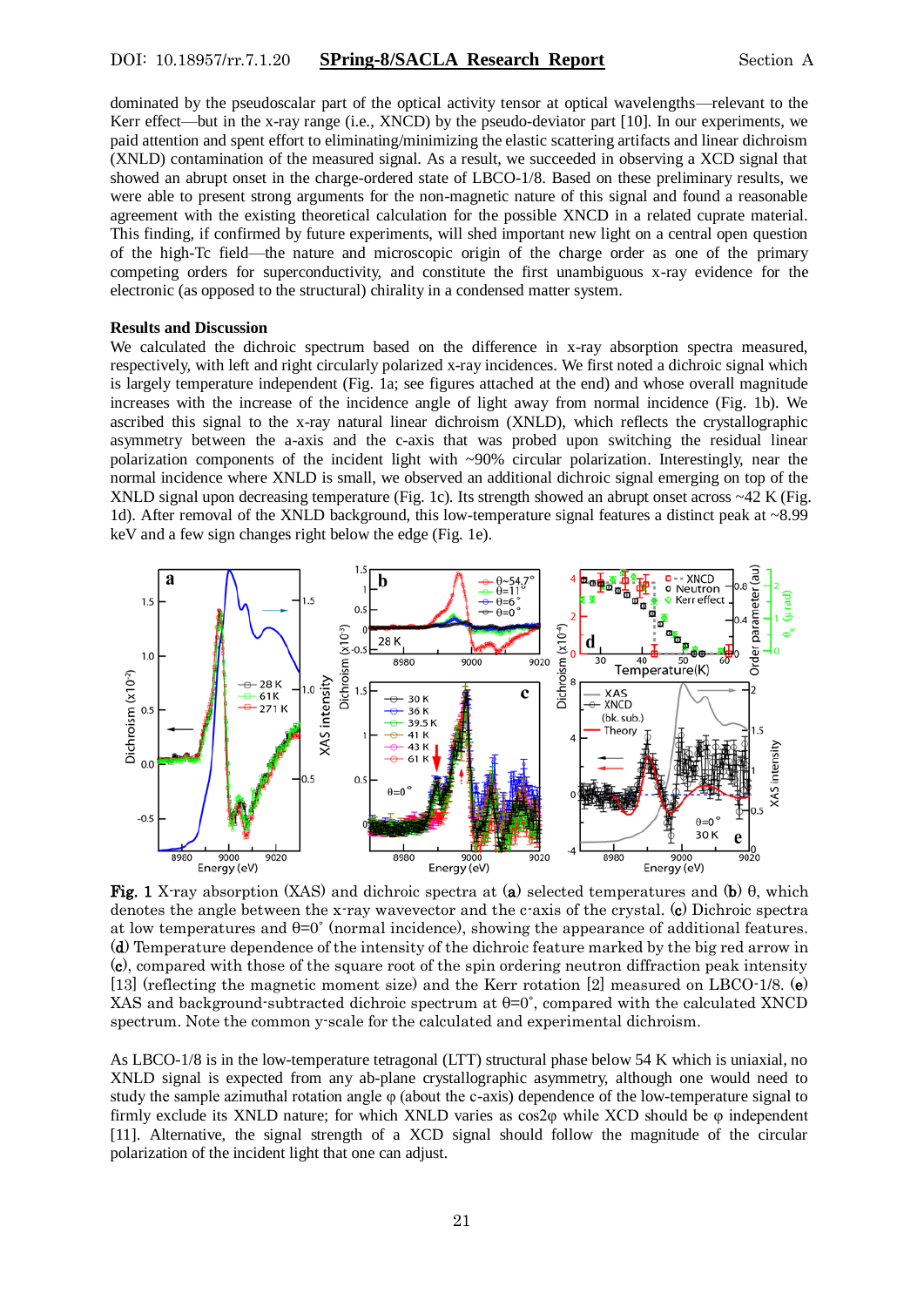Thus, the observed signal is likely due to XCD, whether magnetic (XMCD) or natural (XNCD). Indeed, a spin stripe order develops around 42 K. Canted magnetic moments in an antiferromagnetic order can in principle give rise to weak ferromagnetism that can manifest in XMCD. Nevertheless, this type of XMCD signal appears unlikely to be relevant here. First, magnetic moments on Cu predominantly involve 3d electronic states. Their XMCD signal should peak at ~8.983 keV corresponding to the (dipole-forbidden) 1s-3d transition, different from the experiment. Second, unlike in a homogeneous antiferromagnetic order in the LTT phase, spin canting in the spin stripe ordered phase  $( $42 \text{ K}$ )$  produces zero net canted moment on each  $CuO<sub>2</sub>$  plane at low field [12]. Third, with the spin canting angle set by the Dzyaloshinsky–Moriya superexchange interaction that arises from the  $CuO<sub>6</sub>$  octahedral tilting which saturates below 54 K, the temperature dependence of the weak ferromagnetism should follow that of the order parameter of the spin stripe order. The latter has been measured by neutron diffraction on the same material [13] (Fig. 1d), which shows a much more gradual onset behaviour than our observed XCD signal strength. XMCD can also be caused by some other non-trivial forms of broken time-reversal symmetry, e.g., in the orbital current loop order [14], nevertheless, the ordering temperatures reported so far are at least many times higher than 42 K [15] and the onsets found are anything but abrupt.

Therefore, what we newly observed below 42 K is very likely a XNCD signal. That being said, independent experimental differentiation between the XMCD and XNCD nature of the observed signal would be very helpful, which can be achieved by means of a polar angle  $\theta$  dependence study; in which XNCD varies as  $3\cos^2\theta - 1$  while XMCD as  $\cos\theta$  [10]. Attempts were made to study the  $\theta$  dependence at 29 K in experiment (results not shown), but because of the increasing strength of XNLD background signal with θ, the result obtained was ambiguous and incomplete. A better approach is to perform for each θ measurements at two temperatures, e.g., 35 K and 45 K (with and w/o the XCD signal), and then subtract off the XNLD background to obtain the XNCD spectrum (as shown in Fig. 1e).

To the extent that the observed signal is XNCD, its onset at 42 K coincides with the crossover of the charge stripe order from 2D (above) to 3D (below), which was observed by x-ray diffraction measured with photon energies near the Cu K-edge of similar probing depth [16]. A good correlation of the charge order along the c-axis ensures the principle axes of the local chiral orders to be aligned (with the c-axis), which is a prerequisite for the detection of a non-zero XNCD signal (because XNCD probes chirality through the pseudo-deviator part of the optical activity tensor). Kerr effect which probes the pseudo-scalar part does not require such alignment, and can in principle be sensitive to the nascent chiral order which sets in at  $\sim$ 50 K when it is still poorly correlated along the c-axis. Though plausible, this scenario may or may not be sufficient to explain the apparent abruptness of the XNCD onset we observed, whose implication requires further thinking.

We also compared the potential XNCD spectrum (black circles in Fig. 1e) with the theoretical calculation [9] done for a related but different cuprate material (whose crystal structural is also achiral) based on different configurations of the chiral order. We found a reasonable agreement with the results for a particular configuration (red dashed curve in Fig. 1e), in terms of the spectral line shape, positions of features and their absolute magnitudes. We are currently working on a similar theoretical calculation for LBCO-1/8 in order to determine the actual configuration of the chiral order.

### **References**

[1] E. Fradkin, S. A. Kivelson, *Nature Phys.* **8**, 864 (2012); D. K. Morr, *Science* **343**, 382 (2014).

[2] H. Karapetyan et al., *Phys. Rev. Lett.* **109**, 147001 (2012); H. Karapetyan et al., *Phys. Rev. Lett.* **112**,

#### 047003 (2014).

- [3] J. Xia et al., *Phys. Rev. Lett.* **100**, 127002 (2008).
- [4] R.-H. He et al., *Science* **331**, 1579 (2011).
- [5] W. Tabis et al., *arXiv*:1404.7658 (2014).
- [6] J. Chang et al., *Nature Phys.* **8**, 871 (2012); G. Ghiringhelli et al., *Science* **337**, 821 (2012).